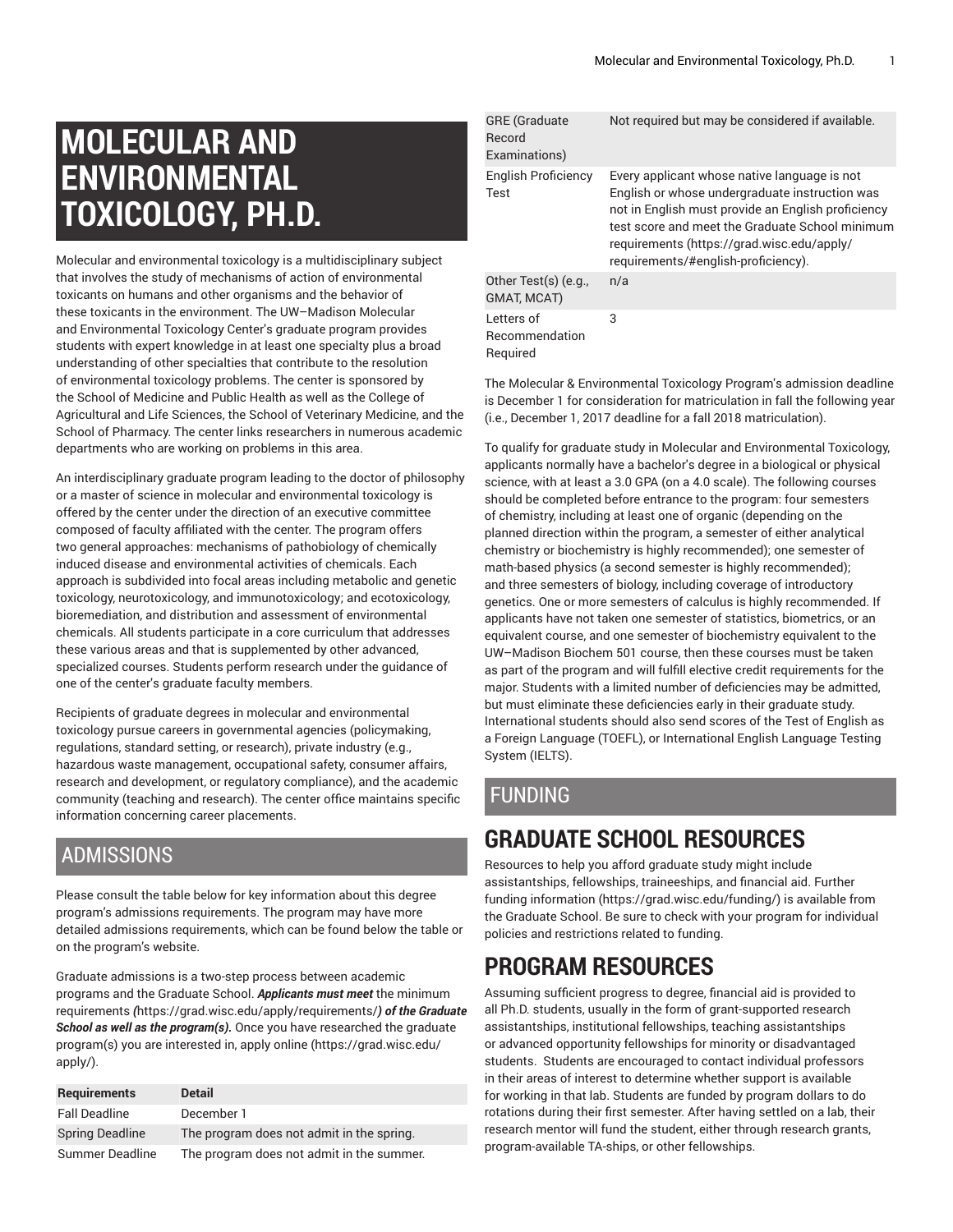### REQUIREMENTS

## **MINIMUM GRADUATE SCHOOL REQUIREMENTS**

Review the Graduate School minimum [academic](http://guide.wisc.edu/graduate/#policiesandrequirementstext) progress and degree [requirements](http://guide.wisc.edu/graduate/#policiesandrequirementstext) [\(http://guide.wisc.edu/graduate/](http://guide.wisc.edu/graduate/#policiesandrequirementstext) [#policiesandrequirementstext\)](http://guide.wisc.edu/graduate/#policiesandrequirementstext), in addition to the program requirements listed below.

## **MAJOR REQUIREMENTS MODE OF INSTRUCTION**

| Face to Face Evening/ | Weekend | Online | <b>Hybrid</b> | Accelerated |
|-----------------------|---------|--------|---------------|-------------|
| Yes                   | No.     | No     | No            | No          |

#### **Mode of Instruction Definitions**

**Accelerated:** Accelerated programs are offered at a fast pace that condenses the time to completion. Students are able to complete a program with minimal disruptions to careers and other commitments.

**Evening/Weekend:** Courses meet on the UW–Madison campus only in evenings and/or on weekends to accommodate typical business schedules. Students have the advantages of face-to-face courses with the flexibility to keep work and other life commitments.

**Face-to-Face:** Courses typically meet during weekdays on the UW-Madison Campus.

**Hybrid:** These programs combine face-to-face and online learning formats. Contact the program for more specific information.

**Online:** These programs are offered 100% online. Some programs may require an on-campus orientation or residency experience, but the courses will be facilitated in an online format.

### **CURRICULAR REQUIREMENTS**

| <b>Requirements Detail</b>                           |                                                                                                                                                                                                                                      |
|------------------------------------------------------|--------------------------------------------------------------------------------------------------------------------------------------------------------------------------------------------------------------------------------------|
| Minimum<br>Credit<br>Requirement                     | 51 credits                                                                                                                                                                                                                           |
| <b>Minimum</b><br>Residence<br>Credit<br>Requirement | 32 credits                                                                                                                                                                                                                           |
| Minimum<br>Graduate<br>Coursework<br>Requirement     | 26 credits must be graduate-level coursework. Details<br>can be found in the Graduate School's Minimum Graduate<br>Coursework (50%) policy (https://policy.wisc.edu/library/<br>UW-1244 (https://policy.wisc.edu/library/UW-1244/)). |
| Overall<br>Requirement                               | 3.00 GPA required.<br>Graduate GPA This program follows the Graduate School's<br>policy. https://policy.wisc.edu/library/UW-1203 (https://<br>policy.wisc.edu/library/UW-1203/).                                                     |
|                                                      |                                                                                                                                                                                                                                      |

Other Grade Students must receiver either an A, AB, B, or S in their Requirements core courses (listed below) for them to count towards the program requirements.

|  | and                           | Assessments Doctoral students are required to take a comprehensive<br>preliminary/oral examination after they have cleared their<br>Examinations record of all Incomplete and Progress grades (other than<br>research and thesis). Deposit of the doctoral dissertation<br>in the Graduate School is required. |
|--|-------------------------------|----------------------------------------------------------------------------------------------------------------------------------------------------------------------------------------------------------------------------------------------------------------------------------------------------------------|
|  | Language<br>Requirements      | None.                                                                                                                                                                                                                                                                                                          |
|  | <b>Breadth</b><br>Requirement | Doctoral students are not required to complete a minor or<br>Graduate/Professional certificate, but may do so if they<br>wish.                                                                                                                                                                                 |

### **REQUIRED COURSES**

| Code                                                                        | <b>Title</b>                                                                                                          | <b>Credits</b> |  |  |
|-----------------------------------------------------------------------------|-----------------------------------------------------------------------------------------------------------------------|----------------|--|--|
| <b>Toxicology Core Curriculum</b>                                           |                                                                                                                       |                |  |  |
| M&ENVTOX/<br>ONCOLOGY/<br>PHM SCI/PHMCOL-<br>M/POP HLTH 625                 | <b>Toxicology I</b>                                                                                                   | 3              |  |  |
| M&ENVTOX/PATH/<br><b>Toxicology II</b><br>PHM SCI/PHMCOL-<br>M/POP HLTH 626 |                                                                                                                       | 3              |  |  |
| CIV FNGR 704                                                                | <b>Environmental Chemical Kinetics</b>                                                                                | 3              |  |  |
| <b>OBS&amp;GYN 955/</b><br>SURG SCI 812                                     | Responsible Conduct of Research<br>for Biomedical Graduate Students                                                   | $\overline{2}$ |  |  |
| M&ENVTOX 801                                                                | Scientific Communication in<br>Molecular & Environmental<br>Toxicology                                                | $\overline{2}$ |  |  |
| OBS&GYN 956                                                                 | <b>Advanced Responsible Conduct</b><br>of Research for Biomedical<br>Students (following advancement to<br>candidacy) | 1              |  |  |
| <b>Seminar</b>                                                              |                                                                                                                       | $10 - 11$      |  |  |
| Students are expected to enroll in this course every<br>semester:           |                                                                                                                       |                |  |  |
| M&ENVTOX 800                                                                | Seminar                                                                                                               |                |  |  |
| <b>Electives</b>                                                            |                                                                                                                       | 7              |  |  |
|                                                                             | Students select 7 credits of courses numbered 300 or<br>above in consultation with their advisory committee.          |                |  |  |
| <b>Research</b>                                                             |                                                                                                                       |                |  |  |
| credit requirement.                                                         | Students take research credits to meet the minimum                                                                    | $20+$          |  |  |
| M&ENVTOX 990                                                                | Research                                                                                                              |                |  |  |
| <b>Total Credits</b>                                                        |                                                                                                                       | 51             |  |  |

### POLICIES

## **GRADUATE SCHOOL POLICIES**

The Graduate School's Academic Policies and [Procedures \(https://](https://grad.wisc.edu/acadpolicy/) [grad.wisc.edu/acadpolicy/](https://grad.wisc.edu/acadpolicy/)) provide essential information regarding general university policies. Program authority to set degree policies beyond the minimum required by the Graduate School lies with the degree program faculty. Policies set by the academic degree program can be found below.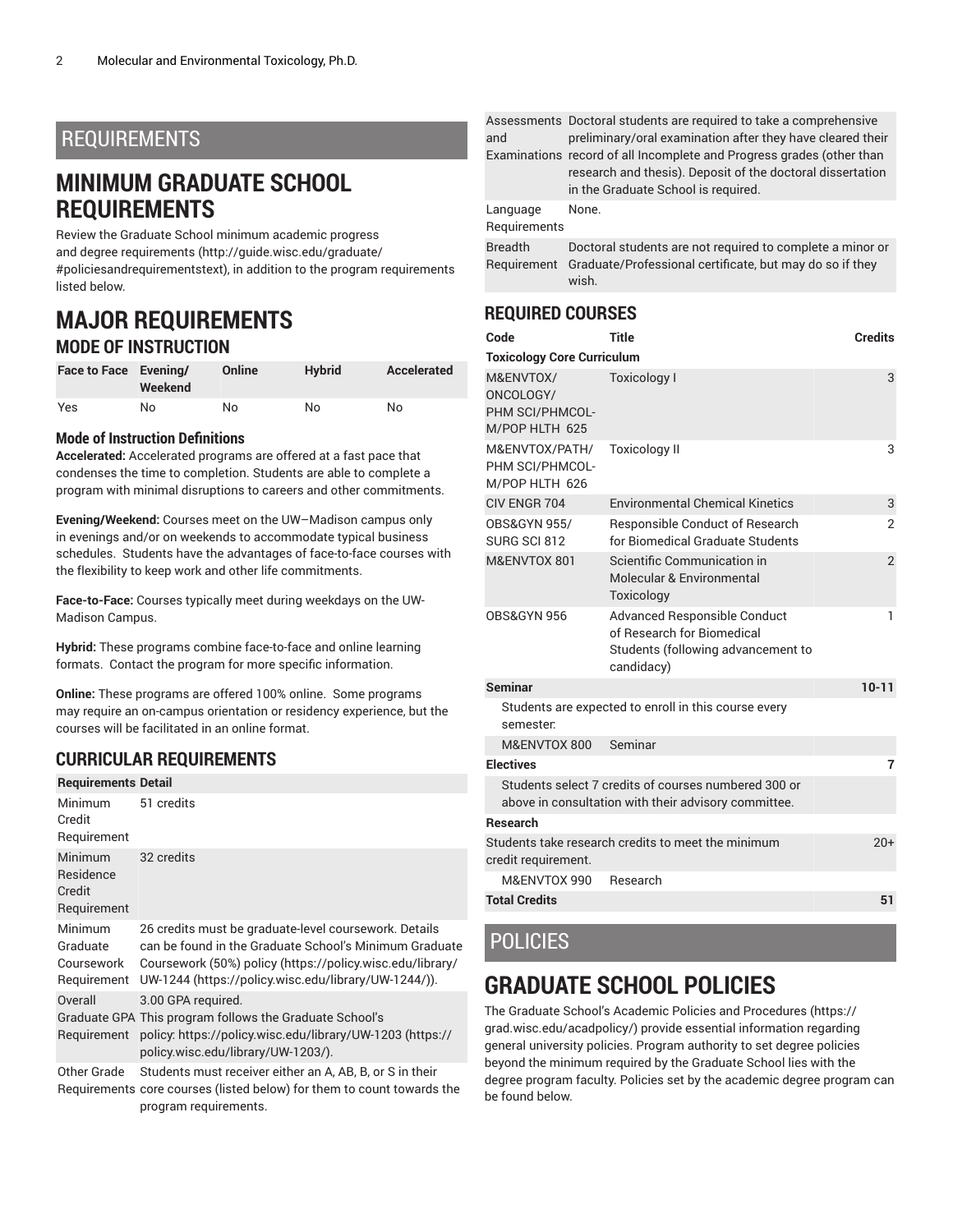# **MAJOR-SPECIFIC POLICIES**

## **PRIOR COURSEWORK**

#### **Graduate Work from Other Institutions**

Prior coursework that a student wants to have considered must be presented within the first month of UW–Madison residency. Core courses may be appealed, subject to Graduate Admissions Committee approval. Credit total of core course exemptions will need to be made up as electives. Elective credits may be appealed, subject to Graduate Admissions Committee approval; further electives will not need to be taken.

#### **UW–Madison Undergraduate**

Core courses taken as an undergraduate will not need to be retaken, commonly including M&ENVTOX/ONCOLOGY/PHM SCI/PHMCOL-M/ POP HLTH 625 Toxicology I and M&ENVTOX/PATH/PHM SCI/PHMCOL-M/POP HLTH 626 Toxicology II from the Pharm/Tox program. Equivalent number of didactic elective credits from graduate-level courses must be taken to fulfill the previously taken credits/courses.

#### **UW–Madison University Special**

Core courses taken as a UW–Madison University Special student will not need to be retaken, commonly including M&ENVTOX/ONCOLOGY/ PHM SCI/PHMCOL-M/POP HLTH 625 Toxicology I and M&ENVTOX/ PATH/PHM SCI/PHMCOL-M/POP HLTH 626 Toxicology II, as a student prepares for the toxicology program. Equivalent number of didactic elective credits from graduate-level courses must be taken to fulfill the previously taken credits/courses.

#### **PROBATION**

This program follows the Graduate School [Probation](https://grad.wisc.edu/documents/probation/) policy [\(https://](https://grad.wisc.edu/documents/probation/) [grad.wisc.edu/documents/probation/](https://grad.wisc.edu/documents/probation/)).

#### **ADVISOR / COMMITTEE**

This program follows the Graduate School [Advisor](https://grad.wisc.edu/documents/advisor/) [\(https://](https://grad.wisc.edu/documents/advisor/) [grad.wisc.edu/documents/advisor/](https://grad.wisc.edu/documents/advisor/)) and [Committees](https://grad.wisc.edu/documents/committees/) ([https://](https://grad.wisc.edu/documents/committees/) [grad.wisc.edu/documents/committees/\)](https://grad.wisc.edu/documents/committees/) policies, except that at least one of the committee members needs to be outside of the advisor's department and at least one of the committee members needs to be outside of the the Molecular & Environmental Toxicology Program (this member can be one and the same).

#### **CREDITS PER TERM ALLOWED**

15 credits

#### **TIME LIMITS**

This program follows the [Graduate School's Time Limits policy](https://policy.wisc.edu/library/UW-1221/) ([https://](https://policy.wisc.edu/library/UW-1221/) [policy.wisc.edu/library/UW-1221/\)](https://policy.wisc.edu/library/UW-1221/).

### **GRIEVANCES AND APPEALS**

These resources may be helpful in addressing your concerns:

- Bias or Hate [Reporting](https://doso.students.wisc.edu/bias-or-hate-reporting/) ([https://doso.students.wisc.edu/bias-or-hate](https://doso.students.wisc.edu/bias-or-hate-reporting/)[reporting/\)](https://doso.students.wisc.edu/bias-or-hate-reporting/)
- Graduate [Assistantship](https://hr.wisc.edu/policies/gapp/#grievance-procedure) Policies and Procedures ([https://hr.wisc.edu/](https://hr.wisc.edu/policies/gapp/#grievance-procedure) [policies/gapp/#grievance-procedure\)](https://hr.wisc.edu/policies/gapp/#grievance-procedure)
- Hostile and [Intimidating](https://hr.wisc.edu/hib/) Behavior Policies and Procedures [\(https://](https://hr.wisc.edu/hib/) [hr.wisc.edu/hib/](https://hr.wisc.edu/hib/))
	- Office of the [Provost](https://facstaff.provost.wisc.edu/) for Faculty and Staff Affairs ([https://](https://facstaff.provost.wisc.edu/) [facstaff.provost.wisc.edu/\)](https://facstaff.provost.wisc.edu/)
- [Dean of Students Office \(https://doso.students.wisc.edu/\)](https://doso.students.wisc.edu/) (for all students to seek grievance assistance and support)
- Employee [Assistance](http://www.eao.wisc.edu/) [\(http://www.eao.wisc.edu/\)](http://www.eao.wisc.edu/) (for personal counseling and workplace consultation around communication and conflict involving graduate assistants and other employees, postdoctoral students, faculty and staff)
- [Employee](https://employeedisabilities.wisc.edu/) Disability Resource Office [\(https://](https://employeedisabilities.wisc.edu/) [employeedisabilities.wisc.edu/](https://employeedisabilities.wisc.edu/)) (for qualified employees or applicants with disabilities to have equal employment opportunities)
- [Graduate School](https://grad.wisc.edu/) ([https://grad.wisc.edu/\)](https://grad.wisc.edu/) (for informal advice at any level of review and for official appeals of program/departmental or school/college grievance decisions)
- [Office of Compliance](https://compliance.wisc.edu/) ([https://compliance.wisc.edu/\)](https://compliance.wisc.edu/) (for class harassment and discrimination, including sexual harassment and sexual violence)
- Office of Student Conduct and [Community](https://conduct.students.wisc.edu/) Standards ([https://](https://conduct.students.wisc.edu/) [conduct.students.wisc.edu/](https://conduct.students.wisc.edu/)) (for conflicts involving students)
- [Ombuds](http://www.ombuds.wisc.edu/) Office for Faculty and Staff ([http://www.ombuds.wisc.edu/\)](http://www.ombuds.wisc.edu/) (for employed graduate students and post-docs, as well as faculty and staff)
- [Title](https://compliance.wisc.edu/titleix/) IX [\(https://compliance.wisc.edu/titleix/\)](https://compliance.wisc.edu/titleix/) (for concerns about discrimination)

#### **Grievance Policy for Graduate Programs in the School of Medicine and Public Health**

Any student in a School of Medicine and Public Health graduate program who feels that they have been treated unfairly in regards to educational decisions and/or outcomes or issues specific to the graduate program, including academic standing, progress to degree, professional activities, appropriate advising, and a program's community standards by a faculty member, staff member, postdoc, or student has the right to complain about the treatment and to receive a prompt hearing of the grievance following these grievance procedures. Any student who discusses, inquiries about, or participates in the grievance procedure may do so openly and shall not be subject to intimidation, discipline, or retaliation because of such activity. Each program's grievance advisor is listed on the "Research" tab of the SMPH [intranet \(https://intranet.med.wisc.edu/](https://intranet.med.wisc.edu/)).

#### **Exclusions**

This policy does not apply to employment-related issues for Graduate Assistants in TA, PA and/or RA appointments. Graduate Assistants will utilize the Graduate [Assistantship](https://hr.wisc.edu/policies/gapp/) Policies and Procedures [\(https://](https://hr.wisc.edu/policies/gapp/) [hr.wisc.edu/policies/gapp/\)](https://hr.wisc.edu/policies/gapp/) (GAPP) grievance process to resolve employment-related issues.

This policy does not apply to instances when a graduate student wishes to report research misconduct. For such reports refer to the [UW-Madison](https://research.wisc.edu/kb-article/?id=84924) Policy for Reporting Research [Misconduct](https://research.wisc.edu/kb-article/?id=84924) for Graduate Students and [Postdoctoral](https://research.wisc.edu/kb-article/?id=84924) Research Associates ([https://research.wisc.edu/kb](https://research.wisc.edu/kb-article/?id=84924)[article/?id=84924](https://research.wisc.edu/kb-article/?id=84924)).

#### **Requirements for Programs**

The School of Medicine and Public Health Office of Basic Research, Biotechnology and Graduate Studies requires that each graduate program designate a grievance advisor, who should be a tenured faculty member, and will request the name of the grievance advisor annually. The program director will serve as the alternate grievance advisor in the event that the grievance advisor is named in the grievance. The program must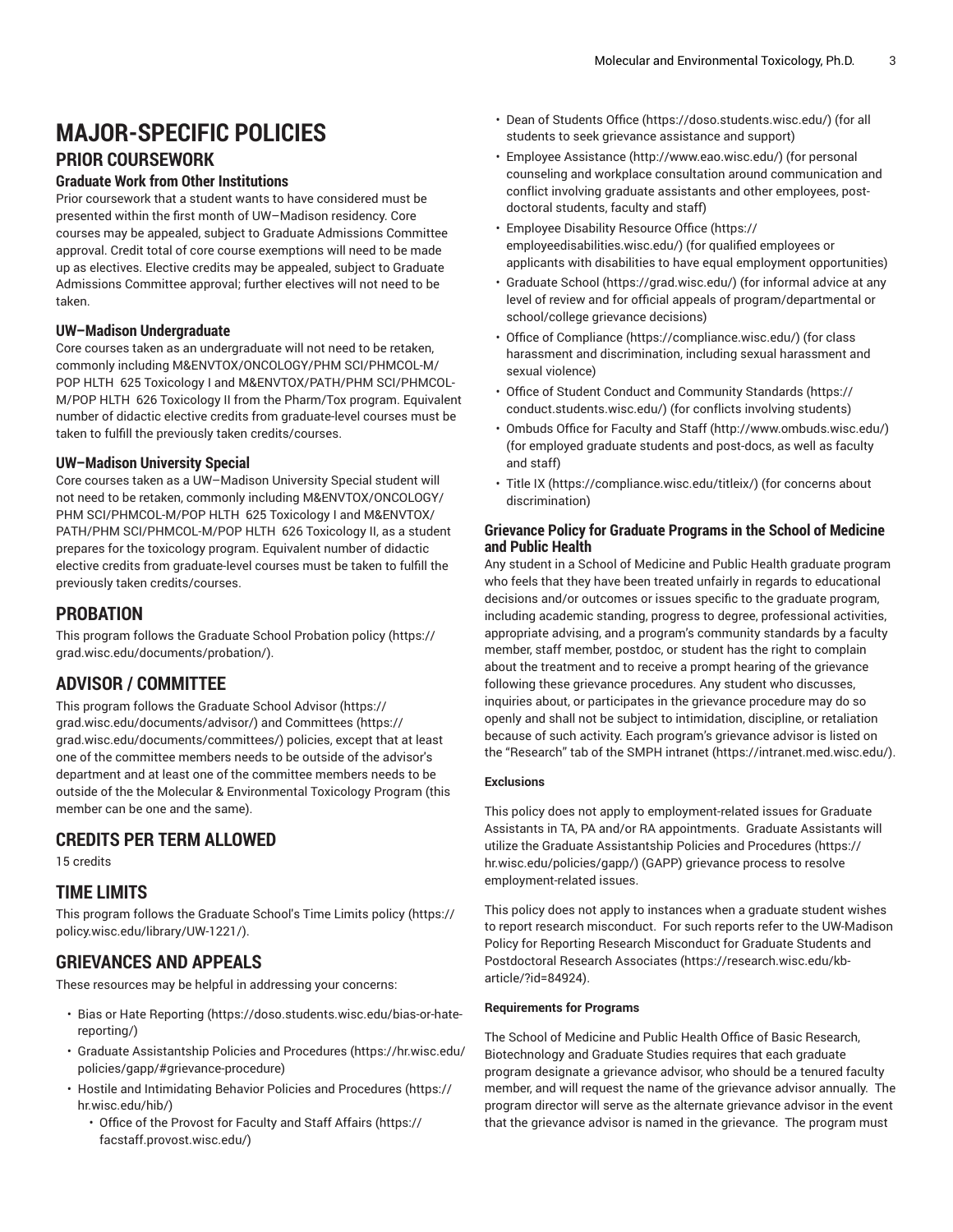notify students of the grievance advisor, including posting the grievance advisor's name on the program's Guide page and handbook.

The grievance advisor or program director may be approached for possible grievances of all types. They will spearhead the grievance response process described below for issues specific to the graduate program, including but not limited to academic standing, progress to degree, professional activities, appropriate advising, and a program's community standards. They will ensure students are advised on reporting procedures for other types of possible grievances and are supported throughout the reporting process. [Resources \(https://](https://grad.wisc.edu/current-students/#reporting-incidents) [grad.wisc.edu/current-students/#reporting-incidents](https://grad.wisc.edu/current-students/#reporting-incidents)) on identifying and reporting other issues have been compiled by the Graduate School.

#### **Procedures**

- 1. The student is advised to initiate a written record containing dates, times, persons, and description of activities, and to update this record while completing the procedures described below.
- 2. If the student is comfortable doing so, efforts should be made to resolve complaints informally between individuals before pursuing a formal grievance.
- 3. Should a satisfactory resolution not be achieved, the student should contact the program's grievance advisor or program director to discuss the complaint. The student may approach the grievance advisor or program director alone or with a UW-Madison faculty or staff member. The grievance advisor or program director should keep a record of contacts with regards to possible grievances. The first attempt is to help the student informally address the complaint prior to pursuing a formal grievance. The student is also encouraged to talk with their faculty advisor regarding concerns or difficulties.
- 4. If the issue is not resolved to the student's satisfaction, the student may submit a formal grievance to the grievance advisor or program director in writing, within 60 calendar days from the date the grievant first became aware of, or should have become aware of with the exercise of reasonable diligence, the cause of the grievance. To the fullest extent possible, a grievance shall contain a clear and concise statement of the grievance and indicate the issue(s) involved, the relief sought, the date(s) the incident or violation took place, and any specific policy involved.
- 5. On receipt of a written grievance, the following steps will occur. The final step must be completed within 30 business days from the date the grievance was received. The program must store documentation of the grievance for seven years. Significant grievances that set a precedent may be stored indefinitely.
	- a. The grievance advisor or program director will convene a faculty committee composed of at least three members to manage the grievance. Any faculty member involved in the grievance or who feels that they cannot be impartial may not participate in the committee. Committee composition should reflect diverse viewpoints within the program.
	- b. The faculty committee, through the grievance advisor or program director, will obtain a written response from the person or persons toward whom the grievance is directed. The grievance advisor or program director will inform this person that their response will be shared with the student filing the grievance.
- c. The grievance advisor or program director will share the response with the student filing the grievance.
- d. The faculty committee will make a decision regarding the grievance. The committee's review shall be fair, impartial, and timely. The grievance advisor or program director will report on the action taken by the committee in writing to both the student and the person toward whom the grievance was directed.
- 6. If either party (the student or the person or persons toward whom the grievance is directed) is unsatisfied with the decision of the program's faculty committee, the party may file a written appeal to the SMPH senior associate dean for basic research, biotechnology and graduate studies within 10 business days from the date of notification of the program's faculty committee. The following steps will occur:
	- a. The grievant will be notified in writing, within 5 business days of the written appeal, acknowledging receipt of the formal appeal and establishing a timeline for the review to be completed.
	- b. The senior associate dean or their designee may request additional materials and/or arrange meetings with the grievant and/or others. If meetings occur, the senior associate dean or their designee will meet with both the grievant and the person or persons toward whom the grievance is directed.
	- c. The senior associate dean or their designee will assemble an ad hoc committee of faculty from outside of the student's graduate program and ask them to prepare a written recommendation on whether to uphold or reverse the decision of the program on the student's initial grievance. The committee may request additional materials and/or arrange meetings with the grievant and/or others. If meetings occur, the committee will meet with both the grievant and the person or persons toward whom the grievance is directed.
	- d. The senior associate dean or their designee will make a final decision within 20 business days of receipt of the committee's recommendation.
	- e. The SMPH Office of Basic Research, Biotechnology, and Graduate Studies must store documentation of the grievance for seven years. Grievances that set a precedent may be stored indefinitely.
- 7. The student may file an appeal of the School of Medicine and Public Health decision with the Graduate School. See the [Grievances](https://grad.wisc.edu/documents/grievances-and-appeals/) and Appeals section of the Graduate School's Academic Policies and [Procedures](https://grad.wisc.edu/documents/grievances-and-appeals/) ([https://grad.wisc.edu/](https://grad.wisc.edu/documents/grievances-and-appeals/) [documents/grievances-and-appeals/\)](https://grad.wisc.edu/documents/grievances-and-appeals/).

#### **Time Limits**

Steps in the grievance procedures must be initiated and completed within the designated time periods except when modified by mutual consent. If the student fails to initiate the next step in the grievance procedure within the designated time period, the grievance will be considered resolved by the decision at the last completed step.

#### **OTHER**

Students are funded by program dollars to do rotations during their first semester. After having settled on a lab, their research mentor will fund the